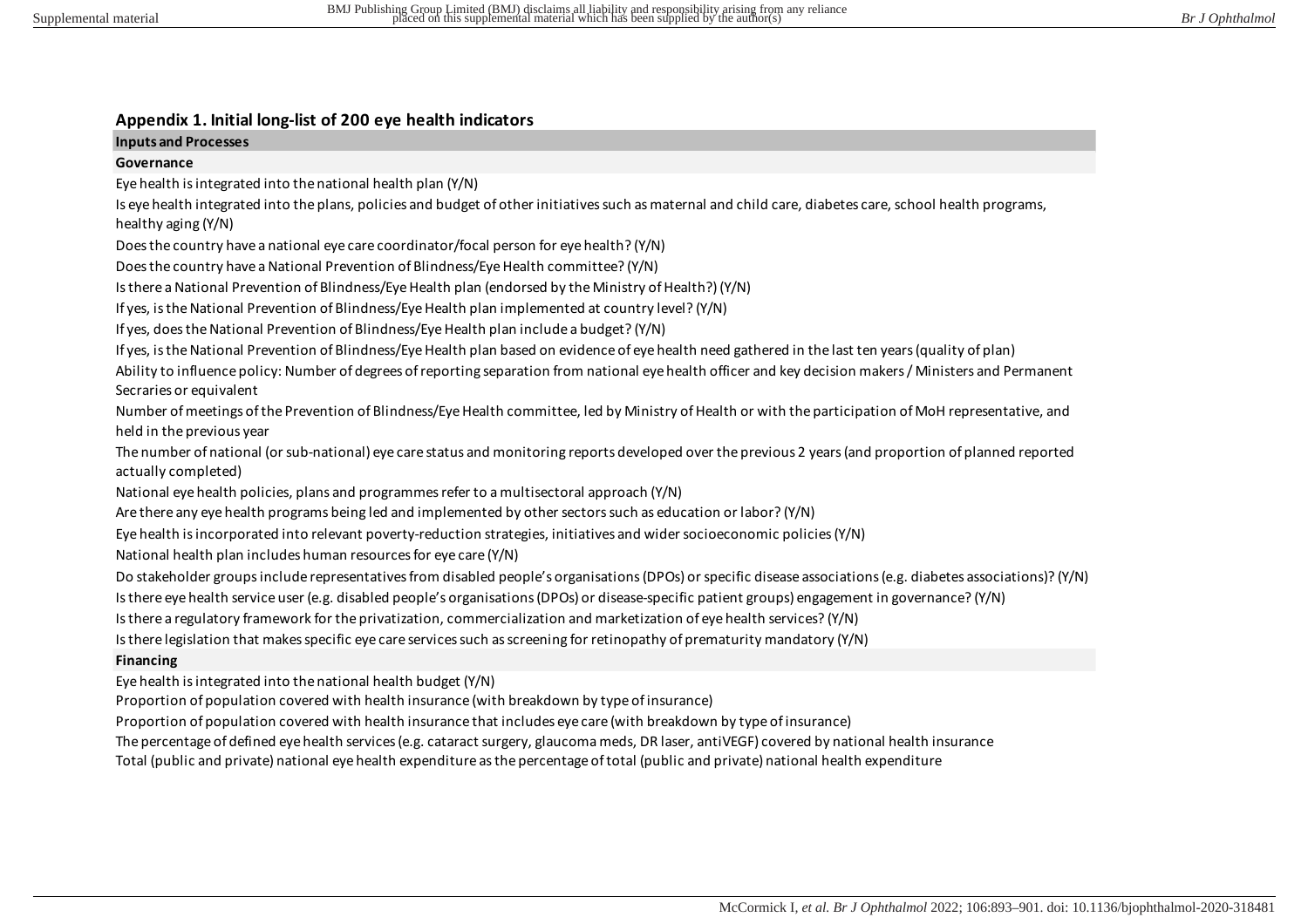Public (government) spending on eye health as % of total health expenditure

Publically funded spending (as taxes, social contributions, compulsory private insurance contributions or other government revenues) on eye health as a percentage of current eye health expenditure

Externally funded spending (financing flows from external sources that provide the funds to public and private financing schemes) on eye health as a percentage of current eye health expenditure

Central and local council budget allocations for eye health in decentralised systems

Percent of government health budget spent on outpatient vs inpatient eye care

Is user fee revenue generated from eye care ring-fenced for eye health at facility and district level? (Y/N)

Proportion of annual national expenditure on eye care medicines by government budget, donors, charities and private patients

Share of population eligible for a defined set of eye health care goods and services funded under public programmes.

Proportion of eye care services delivered with user fee exemptions and/or waivers to access

#### **Infrastructure**

Number of tertiary (specialised/teaching/no onward referral) ophthalmology centres per million population

Number of secondary (district level) ophthalmology/eye care centres per million population

Number of facilities providing refraction & dispense spectacles (by private & public) per million population

Number of primary care facilities with eye health capacity (optometrists/ ophthalmic nurses/health workers trained in eye care stationed at facility) in health system per million population

Is there an active national programme for descentralisation of eye care services (Y/N)

The number and proportion of hospital beds allocated to eye care nationally

Number of tertiary centres providing specialised child eye care per million population

Number (and percentage) of neonatal units providing screening for retinopathy of prematurity nationally

Number of centres for medical management of retinal causes of vision loss (including DR) per million population

Number of centres for surgical management of retinal causes of vision loss (including DR) per million population

Number of centres providing laser treatment for diabetic retinopathy per million population

Number of centres providing glaucoma surgery per million population

Number of centres which have a functioning visual field perimeter for glaucoma services

At national level, proportion of health administrative areas with permanent (i.e. staffed full-time) eye-care services

At national level, proportion of health administrative areas with cataract surgical services

Number of low vision centres nationally (secondary and tertiary) per million population

Proportion of secondary and tertiary level centres with trained and functional units for equipment maintenance

Numbers of equipment training programmes and numbers of technician personnel trained

#### **Eye health workforce**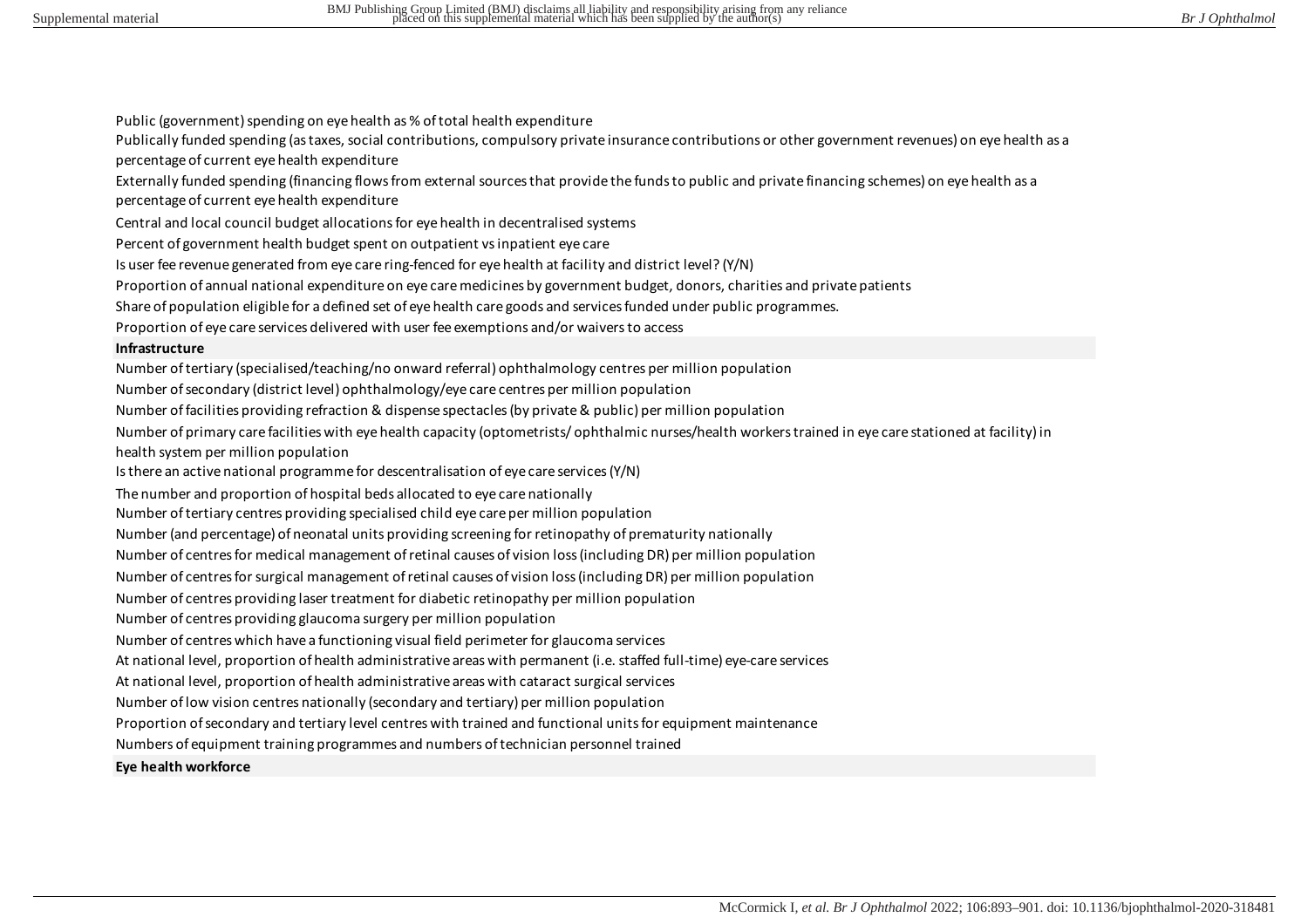Ophthalmologist density and distribution (per million population and by urban/rural or districts), by age and sex

The proportion of ophthalmologists (as described by distribution and density) actively performing eye surgery (in the past year)

Optometrists are recognised (and regulated) by authorities and governmental structure (Y/N)

Optometrist density and distribution (per million population and by urban/rural or districts), by age and sex

Allied ophthalmic personnel (per million population and by urban/rural or districts), by age and sex

Cataract surgeons (non-ophthalmologist) are recognised by relevant government departments? (Y/N)

Number of cataract surgeons (non-ophthalmologist) (per million population and by urban/rural or districts), by age and sex

Population served by one ophthalmologist/ one cataract surgeon (rural/ urban)

Trends in eye care workers (by public and private sector) over the past 5 years; percentage increase/decrease in number per million population, by cadre

Ratio of urban to rural eye health workers per million population, by cadre

Are there incentives for ophthalmologists to work in poor or rural areas? (Y/N)

Ratio of private to public sector eye health workers, by cadre

Number of paediatric ophthalmologists and other sub-specialty trained providers (such as retina, cornea, glaucoma and low vision) per population (ratio)

Median remuneration of eye health workers, by cadre

Foreign-trained eye health workers as a percentage of total, by cadre

Number of graduates from eye health education and training programmes in the past academic year per million population, by age and sex

Number of training positions available (by cadre) that include clinical exposure of trainees or internship (e.g. ophthalmologists, refractionists/optometrists, nurses)

Techniques taught in residency programs are responsive to available infrastructure (Phaco - SICS - ECCE) (Y/N)

Is Primary Eye Care integrated into the national Primary Health Care programme? (Y/N)

Is Primary Eye Care integrated into the national Primary Health Care training? (Y/N)

Does the national programme for Community Health Workers include eye health? (Y/N)

Does the human resources for health strategic plan include eye care? (Y/N)

Do human resources for health collection systems include information on eye care staff? (Y/N)

Are human resources for health policies relevant to eye care staff and followed by eye care providers? (Y/N)

Proportion of secondary and tertiary eye care centres with trained eye care management personnel

# **Supply chain**

Total number of pharmaceuticals specifically for eye care on the National Essential Medicines List

Does national procurement data collected include information on pharmaceutical products specifically for eye care? (Y/N)

Government expenditure on pharmaceuticals (medicine and consumables) specifically for eye care (e.g. eye drops, lenses)

Private expenditure on pharmaceuticals specifically for eye care

Average availability (across facilities) of selected essential eye medicines at government eye care facilities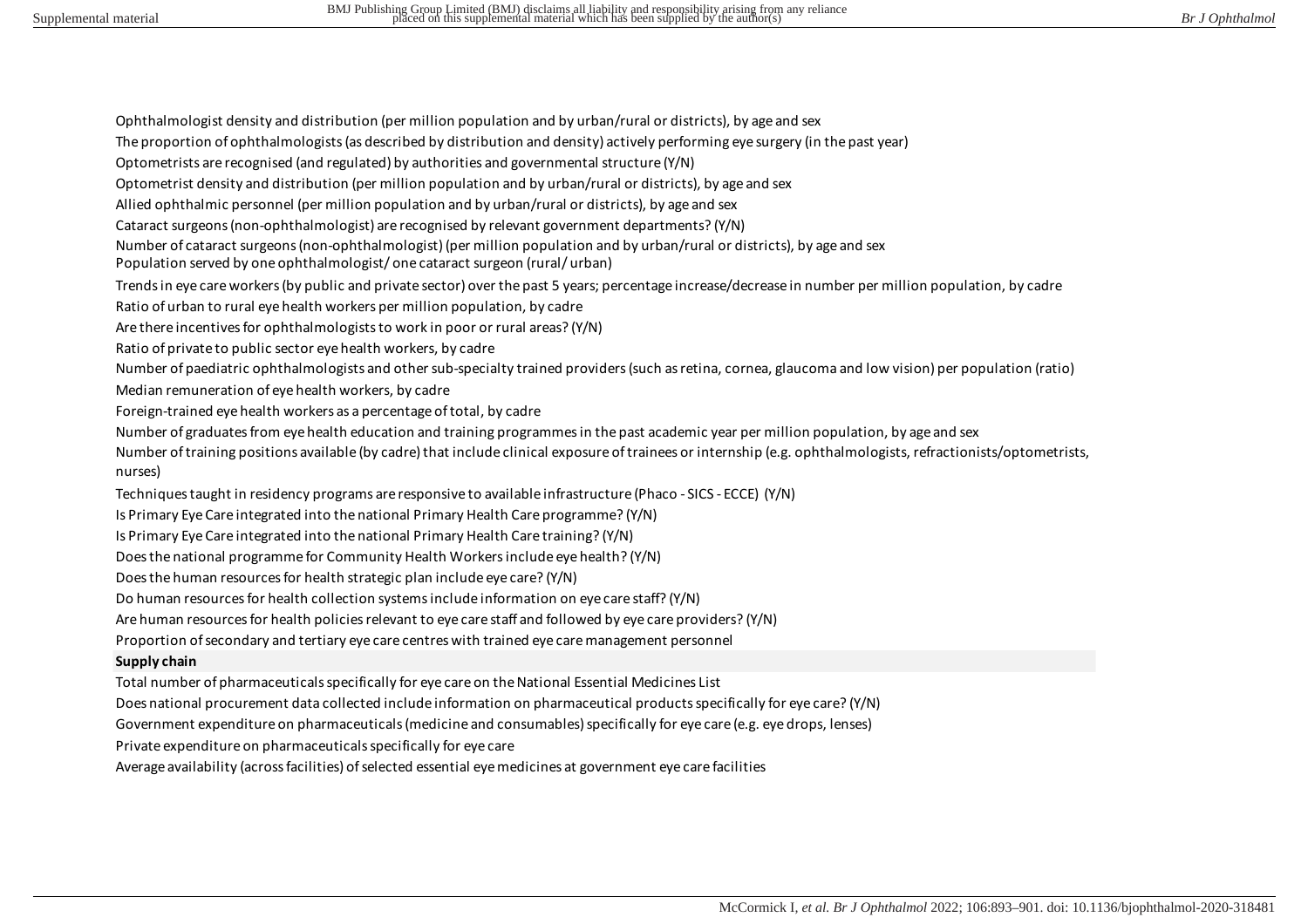Average availability (across facilities) of selected affordable devices/services at government low vision eye care facilities Median consumer price ratio of selected essential eye medicines (e.g. timolol) in public and private health facilities Medical equipment availability (equipment to be selected)

## **Information**

Existence of a National Health Information System that includes eye care data (Y/N)

Do health authorities' reports include information related to eye care? (Y/N)

Do disease surveillance reports received at the various levels of the health system include information on eyes? (Y/N)

Number of eye care indicators included in the monitoring framework of the national health strategic plan (or other health plans)

Is disaggregation of data by equity measures (e.g. sex, urban/rural) available in eye health reporting (Y/N)

The proportion of districts reporting eye care information (annually)

Proportion of public eye care facilities that measure performance indicators annually to implement improvement plans

The proportion of private eye care facilities reporting eye care information to national information system

Reports of health authorities at various levels of the health system include information on eye care

Number of prevalence/population-based VI/eye health surveys completed during the past five years

Number eye care service assessments completed over the last five years

Reported evidence of research on the cost– effectiveness of eye health programmes

Eye health is listed as a research priority by national research funding bodies (Y/N)

The total funds available for eye health research annually in the country

The total number of eye health research projects occurring annually in the country

#### **Outputs**

#### **Service access and readiness**

Number of patient consultations (episodes) for eye diseases in the country per year - ICD code, or other national health condition or care coding system, over a set period.

The mean/median number of outpatient consultations per ophthalmologist per year

The mean/median number of cataract surgeries per cataract surgeon per year

Absence rate (days missed per year) of eye health workers, by cadre

Number of ophthalmic outpatient visits per capita per year (by new and repeat): the number of outpatient visits, over the total population

Number of eye hospital discharges per 100,000 population: this indicator provides additional information on the availability and access to inpatient

Cataract surgical rate; including variation in rate across regions/districts

Trend in CSR over 5 years; percentage increase/decrease in number per million population

Number of refractions in government eye care facilities, per year

Number of prescribed corrections from refractions in government eye care facilities, per year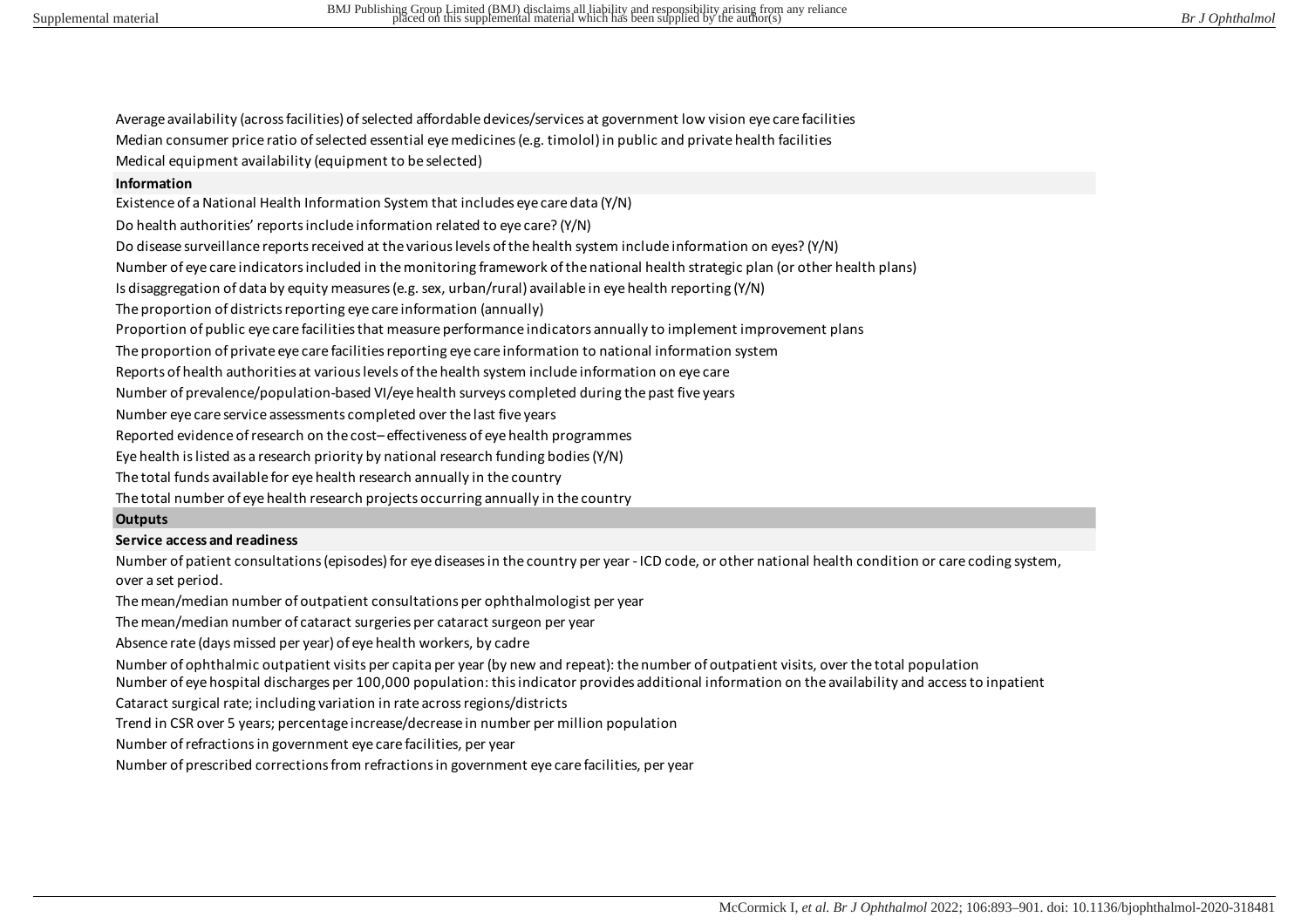Number of distance vision spectacles dispensed in government eye care facilities, per year Number of near vision spectacles dispensed in government eye care facilities, per year Number of refractions in private eye care facilities, per year Number of prescribed corrections from refractions in private eye care facilities, per year Number of distance vision spectacles dispensed in private eye care facilities, per year Number of near vision spectacles dispensed in private eye care facilities, per year Number of patients receiving anti-VEGF DR treatment, per year Number of patients receiving laser DR treatment, per year Number of assistive products dispsensed to low vision/ rehabilitation clients Percentage of population living within standard distance (e.g. 20 km) of eye health facility at primary level Proportion of cataract surgery operations that take place in the private vs public sector Proportion of refractions that take place in the private vs public sector Utilization of private providers for eye care services in rural vs. urban areas per type of provider Proportion of hospitalizations (or number of hospital days) that take place in the private vs. the public sector Number of days delay in presenting for emergency care (e.g. for trauma / corneal infection / retinal detachment) **Service quality and safety** Cataract surgery outcome (visual acuity) - proportion of eyes with 'good' outcome (6/18 or better) Intraocular lens implantation rate: Proportion of all cataract operations performed with intraocular lens implantation in the previous year Percentage Posterior Capsule Rupture and vitreous loss, per surgeon/institution Implementation of a pre and post-operative cataract surgical counseling program (Y/N) Total number of clinical practice guidelines on priority eye diseases and eye care pathways endorsed by the national/state health and/or clinical Are national policies for promoting quality of care followed by eye care providers? (Y/N) Existence of national eye care quality standards adapted to local level Clinical supervision by district level supervisor include eye care services Do national therapeutic guides with standardized treatments include common eye health problems? Is there eye health workforce regulation and formal CPD requirements, by cadre (Y/N) Is the sale/supply of spectacles formally regulated? (Y/N) Amount of funding for quality improvement research Rate of hospital-acquired infections (in eye services) **Efficiency** Average waiting time (days from referral/diagnosis) for ocular cancer treatment

Average waiting time (days from referral/diagnosis) for wet AMD treatment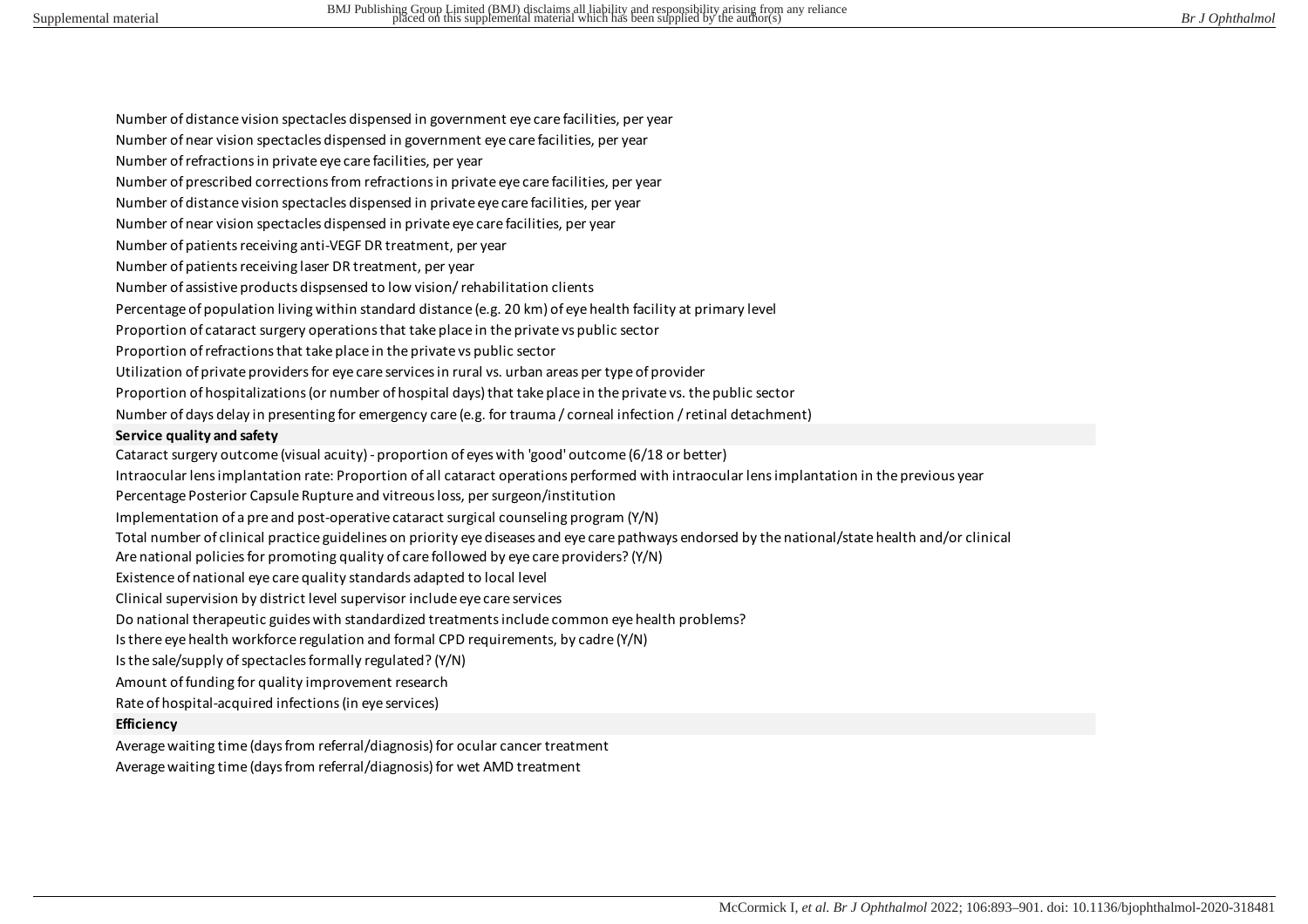Average waiting time (days from referral/diagnosis) for cataract surgery

Number of wet AMD patients with assessment/treatment within national target time

Number of ocular cancer patients with assessment/treatment within national target time

Costs per hospitalisation for cataract surgery (\$ per patient)

Costs per cataract case at different levels of care (\$ per patient)

Cataract outreach programme adherence: proportion of people with operable cataract identified through outreach who receive cataract services

School eye health programme adherence: proportion of children with referable eye/vision condition identified through school-based programme who receive services

#### **Responsiveness and Patient Experiences**

Number and proportion of eye care facilities or programmes in the country that undertake a survey or questionnaire on clients' experience of care, in specified period of time

Number and propotion of eye care facilities in the country that have undertaken an audit of infrastructure accessibility

The average percentage (across facilities) of eye care appointments, treatments or follow-ups skipped due to costs

The average percentage (across facilities) of prescribed eye medicines skipped due to costs

The average percentage (across facilities) of prescribed spectacle prescriptions skipped due to costs

Price of a consultation and a cataract surgery operation compared to (national) standard of living (reported as GDP per capita)

Price of a consultation and spectacles compared to (national) standard of living (reported as GDP per capita)

Eye care professional spending enough time with patients during the consultation, by cadre

Eye care professional providing easy-to-understand explanations, by cadre

Eye care professional giving opportunity to ask questions or raise concerns, by cadre

Eye care professional involving patients in decisions about care or treatment, by cadre

Have disabled people's organisations (DPOs), specific disease associations and other groups relevant to eye care the capacity and opportunity to advocate for eye health issues? (Y/N)

Have disabled people's organisations (DPOs), specific disease associations and other groups relevant to eye care the capacity and opportunity to use, analyse and feedback to government on health sector goals, planning, budgeting, expenditure and data related to eye health (Y/N)

#### **Care-seeking behaviour**

Number and proportion of districts with community awareness and education programmes aimed at stimulating demand for eye care services

Number of patients who received education and awareness resources/programmes for management of glaucoma

Number of patients who received education and awareness resources/programmes for management of diabetes

#### **Outcomes**

### **Coverage of interventions (Prevention and treatment?)**

Cataract surgical coverage & effective cataract surgical coverage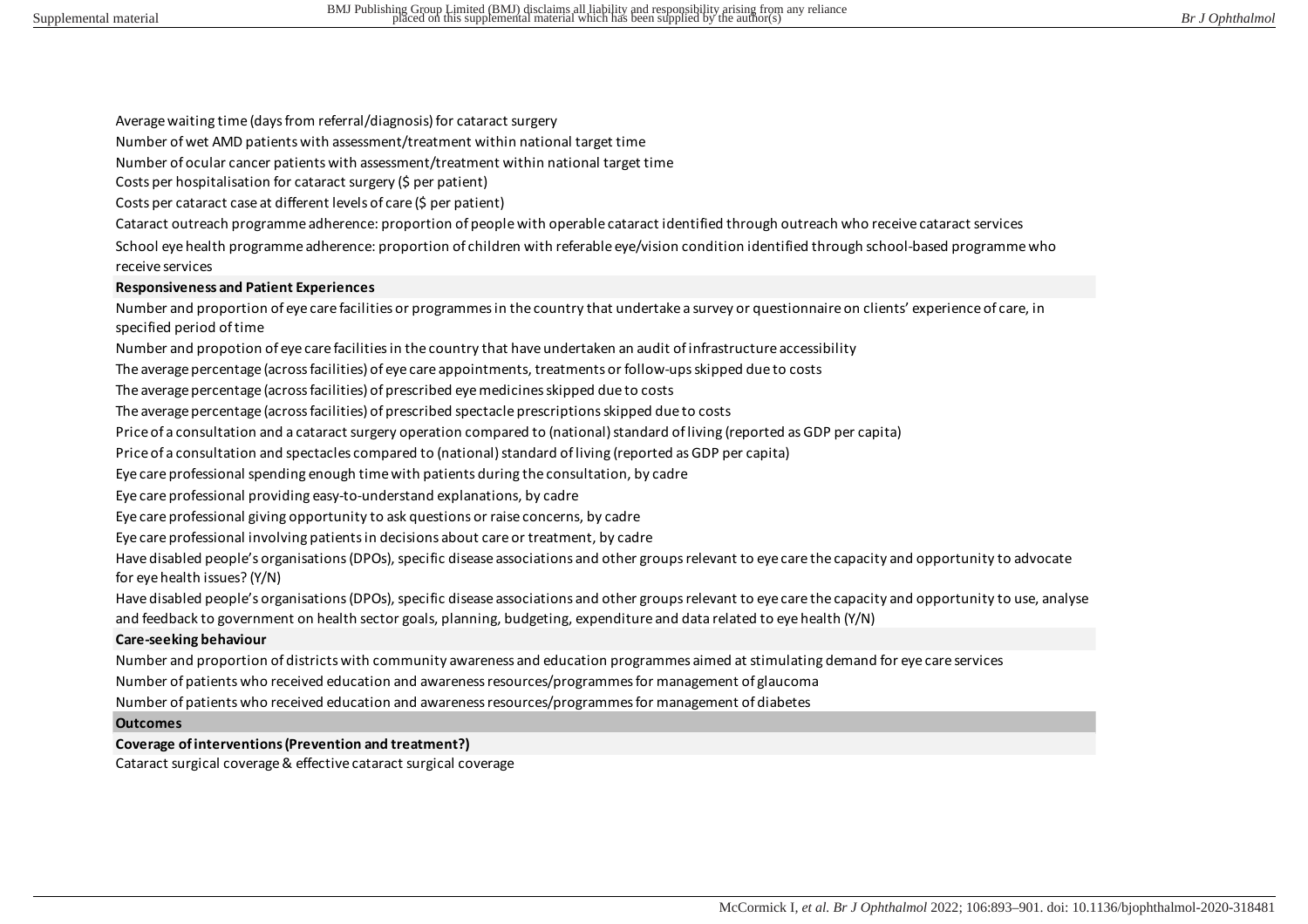Refractive error coverage & effective refractive error coverage

Presbyopic correction coverage & effective presbyopic correction coverage

Coverage of DR screening of all people with diabetes (at the frequency recommended in national guidelines)

Coverage of retinopathy of prematurity screening of all infants who require screening (according to national guidelines)

Coverage of school eye health programmes for schools nationally

Coverage of low-vision services (consultation/devices) for persons with functional low vision

Primary eye conditions service coverage & effective primary eye conditions service coverage

The proportion of the population with a self-reported (met and) unmet need for eye care services (during the last 12 months)

In trachoma endemic countries, proportion of endemic communities covered by the SAFE strategy

In onchocerciasis endemic countries, ivermectin coverage (%) of districts at high risk of onchocerciasis

In onchocerciasis endemic countries, therapeutic ivermectin coverage rate of total population at high risk of onchocerciasis

#### **Equity**

eCSC/eREC for the poorest 40% of the population

Health insurance coverage for the poorest 40% of the population

Distance from clinic for poorest 40% of the population

Perception of exclusion and inclusion by the eye health system

#### **Impact**

### **Improved eye health outcomes and equity**

Prevalence of blindness/MSVI/mild VI; by SEP, PoR, sex

Prevalence of near vision impairment; by SEP, PoR, sex

Prevalence of VI (by categories) due to avoidable causes; by SEP, PoR, sex

Prevalence of childhood vision impairment and blindness

Cause specific prevalence of vision impairment and blindness

The proportion of the population achieving 6/12 vision (UCVA or CVA)

Number (and %) of districts in the country where blinding trachoma is a public health problem Number (and %) of districts in the country where onchocerciasis is a public health problem

### **Financial (and social) risk protection**

Incidence of "catastrophic" eye health expenditures

Incidence of impoverishment due to out-of-pocket eye health payments

### **Well-being / Quality of life**

Employment rate of people with vision impairment (following treatment and/or rehabiliation in eye health services, compared to general population employment rate

The proportion of the population 'mostly' or 'completely' satisified with their eye health